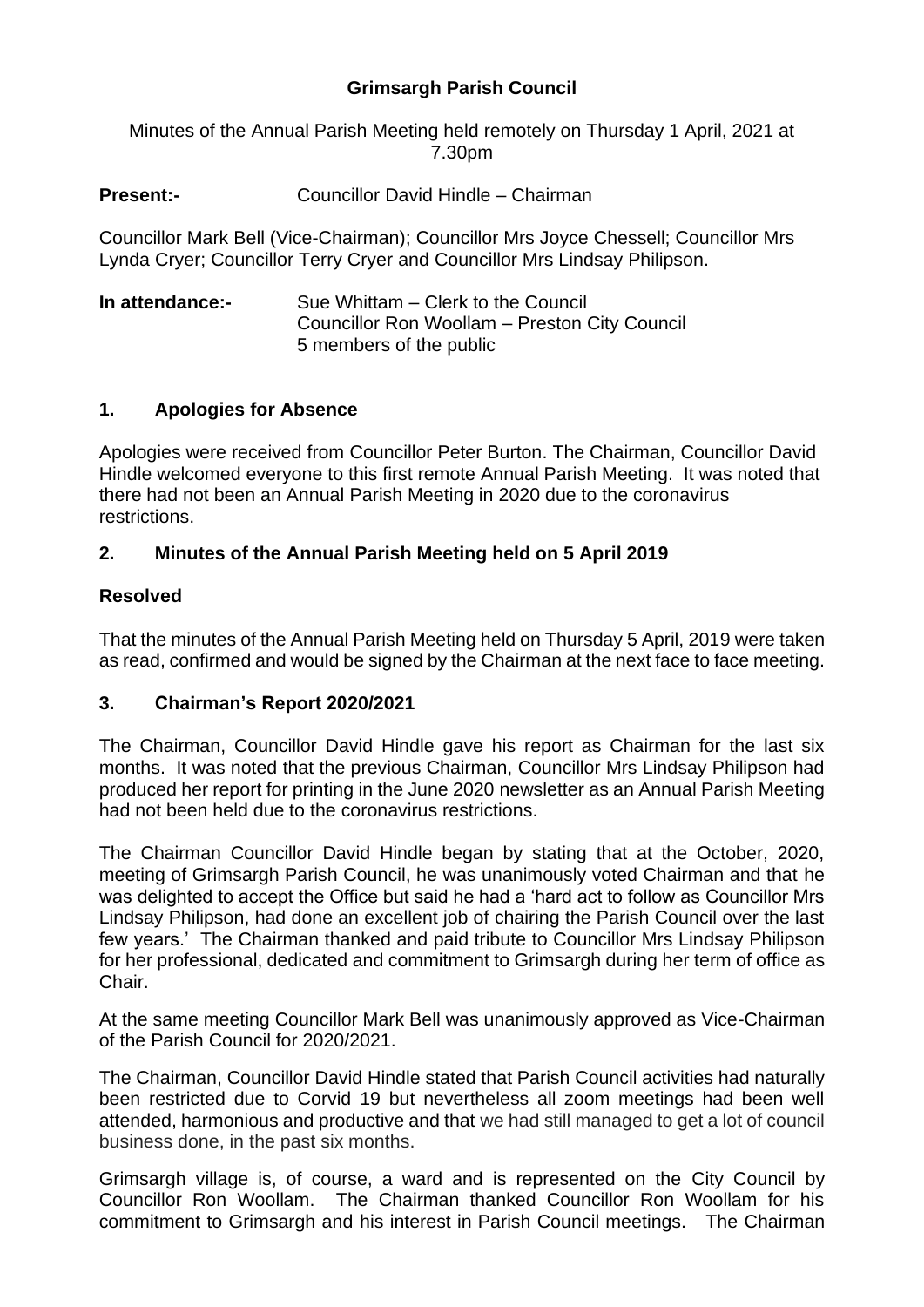said that Ron had been welcomed to all of our meetings and had made valid contributions on appropriate matters, by addressing them with the appropriate authorities at Preston City and Lancashire County Council; exemplified by the problems of flooding and pot holes on Preston Road which were reported directly to Lancashire County Council.

The Chairman reported that during the preceding six months the Parish Council consisting of 9 parish councillors, had been denuded by two of them namely Councillor Mrs Eileen Murray and Councillor Ian Liptrott. Consequently, there were two vacancies which had recently been advertised and it was anticipated that at least one very worthy candidate would be co-opted to the Council in May.

The Chairman focussed on ongoing examples of our work over the last 6 months despite corvid, which by necessity, has been a quiet period for Grimsargh. However, the Christmas tree on the Green was well received by residents adding cheer to Christmas, despite the gloomy prospects ahead. Effective communication had been maintained with the excellent quarterly Newsletter, the Website and Facebook. Our Social Media Policy had now been approved by the Parish Council and Councillor Mark Bell, Councillor Mrs Lindsay Philipson and the Clerk were the administrators for the Parish Council's social media accounts.

The Chairman reported that once again, planning issues had featured during the year; with smaller routine applications and burgeoning housing development, notwithstanding possible constraints and ambiguities with the government's 5 year housing supply. One perhaps contentious application, was for housing at 329 Preston Road, which had been approved contrary to Officer recommendation. Action had been taken by the Council and Trustees in an endeavour to mitigate consequential damage to the adjacent Wetlands and its biodiversity. The Chairman said that whether we like it or not housing development continues to grow. Grimsargh was rapidly witnessing urban expansion on an unprecedented scale and gone were the days of it being a quiet agricultural village the last census in 2011 showed 2,653 residents but there had been significant developments since then.

The Chairman reported that 'The Wetlands Trust,' continued its upward and dynamic trend to become a well-known and important nature reserve with Biological Heritage Status and was loved and admired by naturalists and the general public alike. Recent developments and innovations had included the development of a professional website, the purchase of a storage container, the installation of a sluice, the completion of Phase 4, two new screens on the public footpath, the excavation of 3 new ponds and the construction and siting of 4 tern nesting rafts, and of crucial importance year-long funding from the Lancashire Environmental Fund. The Wetlands Trust had requested £15,000 of funding from the Parish Council for interim payments to contractors for the Phase 4 works on the Fen, funded by CiL money. In accordance with an established agreement the Parish Council unanimously agreed to give £15,000 to the Wetlands Trust from their CiL monies.

The Parish Council again agreed to appoint representatives to outside bodies, Sub-Committees and Working Groups. One new and important Working Group had been started to examine traffic and road safety issues in Grimsargh and Whittingham Lane in particular. This was spearheaded by Councillor Mrs Joyce Chessell, together with Councillor David Hindle and a local resident John Baron. Councillor Mrs Chessell had produced a report and action plan concerning the stretch of road in question between Whittingham Lane between Preston Road and the Haighton boundary. The Chairman, again thanked Councillor Mrs Chessell for the progress made thus far with her excellent paper on road safety issues on Whittingham Lane.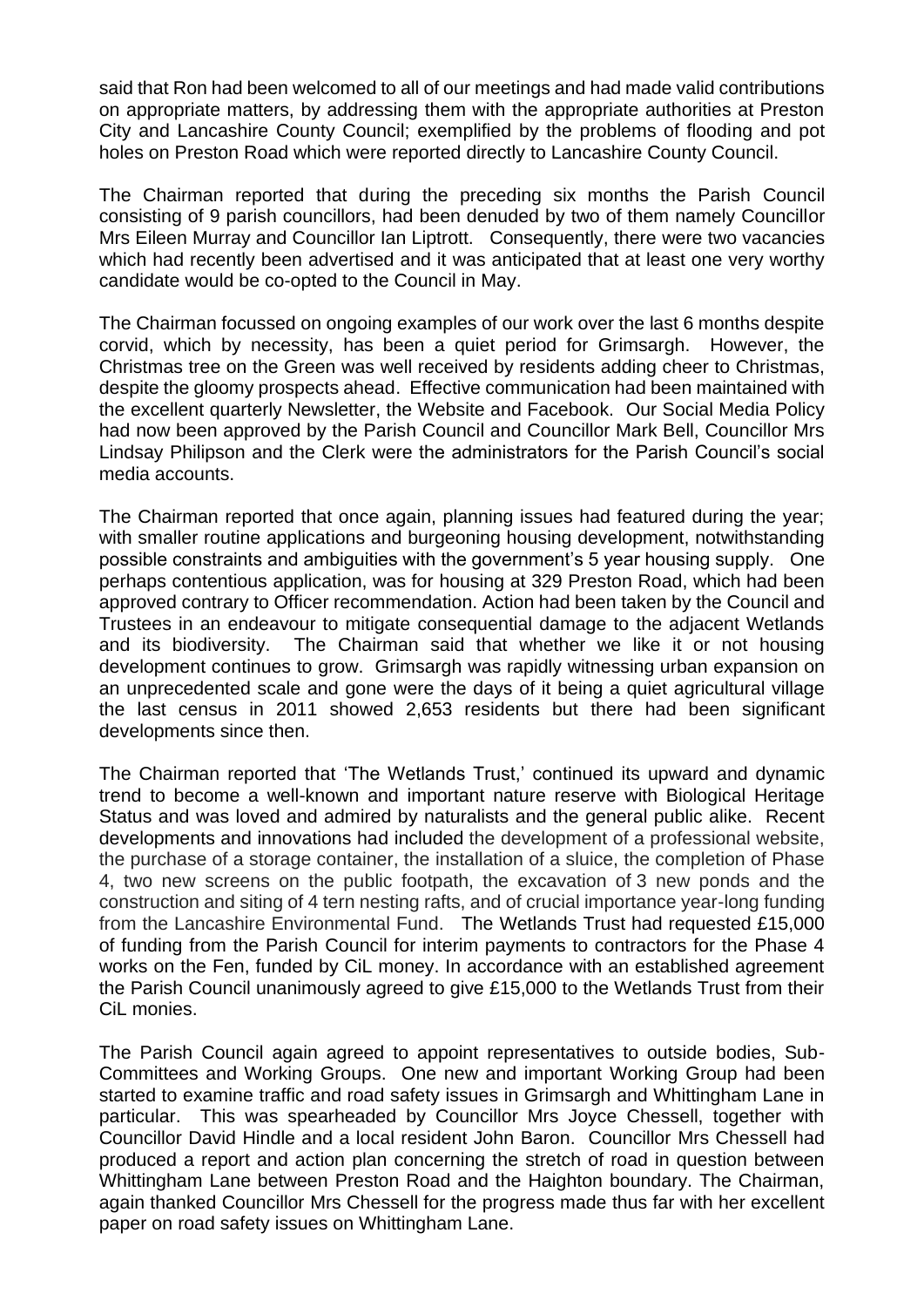As residents have repeatedly reported drivers speeding along Whittingham Lane informing that the 30 MPH limit is often ignored, it had been resolved that the Clerk would contact LCC to look at suitable locations for a maximum of three permanent solar powered SPiDs in Grimsargh, including Whittingham Lane. Funding for this project, including the costs of the SPiDs, LCC licence and the installation of permanent posts, was to be funded from Parish Council CiL monies.

On matters of finance, it was noted that we currently had an estimated £139,084.82 in the Nat West bank as at 5 November 2020. It was further noted that the Parish Council had received the CiL payment of £49,821.10 and this was credited on 27 October 2020. The Parish Council gave consideration to the precept for 2021/2022 and it was unanimously agreed to set the precept at the same level as last year at £42,000 for 2021/2022.

The Chairman concluded the meeting by thanking and paying tribute to all fellow Councillors for their loyal support and regular and punctual attendance at meetings, notwithstanding the problems of corvid. He acknowledged that in normal times all Councillors were very proactive in all matters concerning the village and remained confident that this will be sustained in the future. More work would be done to make general improvements around the village using our small share of the Community Infrastructure Levy (CiL) money.

The Chairman said that hopefully a state of near normality might prevail after the 21<sup>st</sup> June, 2021, when most government guidelines were listed and put into effect. He thanked Sue Whittam, who he regarded as knowledgeable, professional and very efficient in her role as Clerk; Sue had given him helpful advice and a good working relationship had been established.

## **4. Matters raised by the Electors**

The Chairman, Councillor David Hindle welcomed a member of the public to the meeting who had come along to discuss a book that she was producing on 10 walks in the Grimsargh area. Any profits from the book would be given to St Michael's Church and the lady explained that she was hoping to put way markers in place to help people with the walking routes. The lady explained that during lock down people had been walking more and everyone recognised the importance of walking for health and wellbeing. Each walk would be under two hours and around 3 miles in distance. The lady was seeking some support and funding from the Parish Council. The Chairman, Councillor David Hindle said that as the lady was looking at donating any profits to St Michael's Church then he would need to declare a personal and prejudicial interest as a member of the Parochial Church Council. The Chairman, Councillor David Hindle then left the meeting while the Parish Council discussed this possible project.

Councillor Mrs Lindsay Philipson said that previous walks had been very popular and she felt that the Parish Council should support such a worthwhile project. The Clerk asked if the lady had contacted Lancashire County Council who had responsibility for public rights of way as they would need to give permission for any additional way markers. The lady explained that she had not contacted Lancashire County Council but would do so to seek any appropriate approval. Councillor Mrs Joyce Chessell said that the project did seem worthy of support, but the Parish Council had a grants process and suggested that may be the way forward and that the Parish Council could then consider this in detail at their next meeting. The Clerk agreed to speak to the lady outside the meeting and supply her with the relevant contacts and information to enable her to